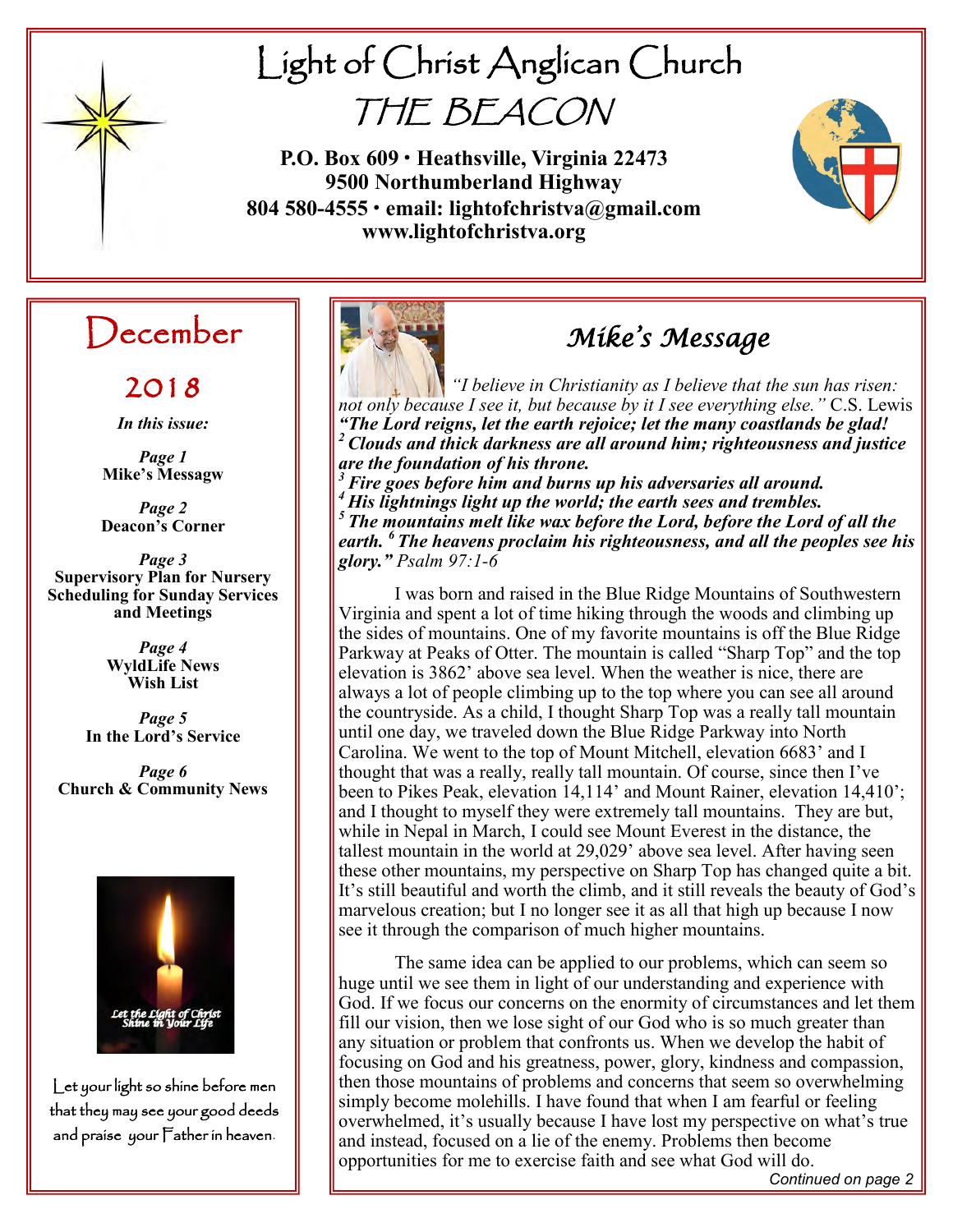As I look back over the past year, I have the choice of focusing on all the ways that our culture has continued to self-destruct and all the losses we have experienced both personally and as a church or I can focus on how God has met every need that we had and how he has revealed his love to us time and again. As we prepare to enter 2019, we are facing situations that will be challenging and will require wisdom and a deep abiding faith in God who has sustained us and who is never undone by anything.

This year our focus must be on the God of power and glory that we read about in Psalm 97, the one who reigns in power and whose glory is proclaimed throughout all creation. Let 2019 be the year when the people of Light of Christ Anglican Church live in the power and authority of God like never before. We are promised victory over every obstacle if we will focus on the power of Christ.

I love Paul's prayer in Colossians 1:10-12, *"so as to walk in a manner worthy of the Lord, fully pleasing to him: bearing fruit in every good work and increasing in the knowledge of God; <sup>11</sup> being strengthened with all power, according to his glorious might, for all endurance and patience with joy; <sup>12</sup> giving thanksto the Father, who has qualified you to share in the inheritance of the saints in light."* 

It's in this light that we are to see everything else. Blessings!



#### **Deacon's Corner**

This past month, we had two events which required the hands of many servants! On November 11, we hosted a Veteran's Day celebration to honor and remember all veterans. Some of our friends from First Baptist Church joined us for lunch and a program. Thank you to Carl Smith for organizing and planning this event, and to Sandi Ward and Wendy Smith for setting up the display table and decorations. Members of Hospitality Team 2 (Ruth) stepped in to handle the setting up, kitchen duties and clean up. Thank you to Wendy Smith for overseeing this with the help of Peggy Lassanske, Priscilla Williams and Marie Carstensen (from Team 1). Many others helped in various ways and many brought food offerings. Thank you to all who helped make this a successful event.

On November 15, the Light of Christ Women sponsored the Samaritan's Purse Shoebox project. The weather was horrible that day, so there were fewer present to put together the boxes, but the refreshments were delicious, the fellowship warm, and we still contributed 44 boxes to help children around the world at Christmas.

Thank you to Donna Soule for organizing the refreshments. A huge thank you goes out to Julie Pritchard, who is our representative for this worldwide ministry. She oversees this project year after year and is dedicated to helping us contribute to this worthy project! Thank you to all who brought items for the boxes, or did a box to add.

At the Diocesan Synod a few weeks ago, I attended a meeting on Child Protection. Protecting all children who come to Light of Christ must be in the forefront of our minds. This is a topic that our bishop is adamant about, especially in light of recent national events. The diocese has an excellent policy which we need to comply with and we have some specific policies for our church. These will be included in coming months of The Beacon and dates for training will be posted soon. Although, we have only a few children on a regular basis, we are often not in compliance with our own policies!

At Light of Christ, we do everything we can to protect children. As a body of Christians, each of us is needed to help provide a safe and trusting environment for every child. There is a Five Step Plan for Child Protection in place, as well as Supervisory Plans specific to LOC for nursery and school age children. You can find these policies on the bulletin board in the parish hall, or the church office. Please take time to get acquainted with our policies even if you are not involved with ministry to children. Training is required for those who do work directly with children and all who serve in a leadership role. We will be updating our records and training in January. If you see any behavior regarding a child that causes you to have concern, please speak to a member of the clergy, so we can provide the necessary monitoring and/or intervention.

The following excerpt is a portion of Step 4, located in the Five Step Plan for Child Protection:

**MONITORING** allows us to detect problems before they turn into an incident of abuse and helps adults avoid wrongful allegations of abuse when none has occurred. Research confirms that offsite activities increase the risk of abuse. **Vestry, clergy, staff and volunteers must be diligent in monitoring and supervising children's and youth activities in all settings at all times.**

Our monitoring practices include the following:

- All children and youth activities shall be designed to be supervised by two or more screened and trained individuals
- No child will ever be left unattended during or following a church activity
- Clergy, staff members, and volunteers should not conduct unobserved meetings or interactions with children

Continued on Page 3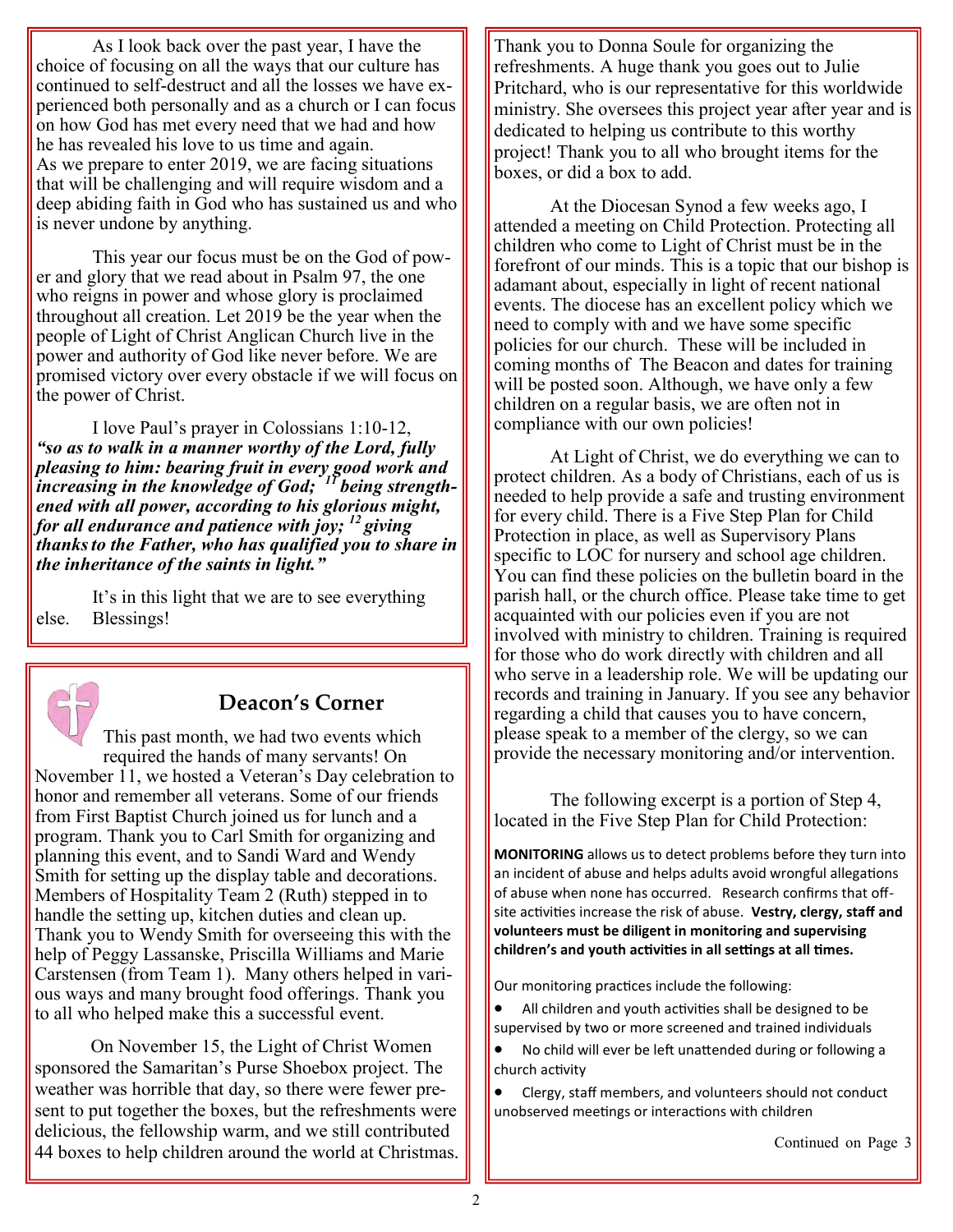In a discipleship or mentoring relationship, the interactions should occur in a public place or where other persons are present

• Watching for and responding to policy violations

• An open invitation for parents to visit at any time unannounced

• A careful review of new programs and/or significant changes to a program structure

Keeping interaction with children in full view of others at all times. Keeping unused rooms locked where possible

• Keeping children and youth in supervised areas An onsite or offsite written Supervisory Plan, that includes all items detailed in the DOMA policy, shall be in place for all educational, pastoral, recreational, or other programming that involves youth or children

Deacon Mary Swann

#### **Light of Christ Anglican Church Supervisory Plan- Sundays Nursery (age 4 and under) October, 2017**

**Registration:** Parents/guardians will fill out a registration form for each child. These forms will be available in the nursery and may be filled out and returned to the nursery staff/volunteer.

**Sign-in Process:** Children will be signed into the nursery by a parent/guardian. A cell phone number is requested in case an emergency arises during the church service. Name and location of the parent in church is important.

**Personnel:** Only screened staff and volunteers may work in the Nursery. No one under the age of 18 may be hired as paid staff and no one under the age of 16 may volunteer.

A minimum of two personnel are assigned to provide supervision at all times.

Friends or family members who have not been screened and trained may not assist in supervision of the nursery.

**Supervision:** On Sunday mornings, the Vestry Person of the Day will unlock the doors to the nursery, if not already unlocked, and insure that the nursery is fully staffed before the service. The vestry person will also conduct random checks of the area to provide monitoring and assistance as needed. Nursery personnel should arrive no later than 9:45 a.m..

**Ratio:** The nursery will have at least 1 staff/volunteer per 5 children and never less than 2 staff/volunteers at all times.

**Physical Environment**: The window in the door of the nursery should never be obstructed. Toys, furniture, books, rugs, etc. will remain clean. Hazardous and dangerous materials will be removed. The nursery personnel will clean and disinfect all surfaces and items used after the children have been picked up. Doors will be locked upon leaving.

**Activity:** There will be Christian education materials in the nursery in addition to other appropriate materials for the age group. Children are always under the supervision of at least 2 screened and trained adults.

**Bathroom Procedures:** Parents/Guardians of toddlers will be asked to take their children to the restroom before leaving them in the nursery. Parent should leave diapering supplies for those in diapers, but we will keep some supplies on hand in the nursery for needs that may arise. There is a child-size bathroom inside the nursery with a half door for privacy and supervision. Any diapering needs will be provided by female staff/volunteers in an observable area.

**Injury/Incident Reporting**: Any injury or incident is reported to the child's parent/guardian. If the situation is urgent, the parent will be pulled out of the church service. The vestry person on duty or the ushers can assist in contacting the parent. If the situation is not urgent and the child can be comforted, the parent is notified upon picking their child up from the nursery. The vestry person on duty and the rector or deacon will also be informed of any incident and documentation completed if indicated.

**First Aid/Medication Procedures**: No medication will ever be administered to a child by staff or volunteers. There are basic first aid supplies in the nursery, such as bandages. No oral medications of any kind are kept in the nursery. The parent/guardian is notified immediately if the child cannot be comforted or if the situation requires more than a simple bandage.

**Reporting Concerns:** Any concern or incident observed by nursery staff/volunteers, or any concern verbalized by a parent/guardian should be communicated to the rector or deacon. This includes any disciplinary issues that may arise.

**Release of Children**: Children will only be released to the person who signed them into the nursery.

#### **Scheduling of Meeting Space/Time**

Please let Joyce know when you plan to have a meeting at the church and where you plan to have that meeting. The dry erase wall calendar will be moved shortly to the church office wall, where you can check the times available and add your meeting times. Joyce will coordinate this. We most likely will not have a problem finding space to meet, but it will be very helpful to know who is coming and what to expect!

#### **Scheduling for Sunday Service**

We have noticed some overlapping and confusion in the scheduling of those in service on Sunday mornings. Please do your part to keep this running smoothly!

- Joyce sends an email to those who are scheduled early in the week, usually Monday (or a phone call if you don't receive email). Please check this if you think you are on duty in any role.
- If you are scheduled and cannot be present, it is your responsibility to find a replacement and let Joyce know who that will be. She has the bulletin done by Wednesday. Last minute changes will be addressed by the vestry person on duty that day.

Here's how the scheduling works for now: Doug Smoot - ushers and greeters Priscilla Williams- Altar Guild Steve Proctor- Altar Rail Ministers Dave Gwaltney - Acolyte

Coffee Hour - volunteer sign-ups for now (Volunteers needed for remainder of this year and through 2019.)

Joyce Olverson- nursery, eucharistic ministers, lesson readers, vestry person on duty

Everything passes through the church office, so be sure Joyce has the correct information in a timely manner, so that she can coordinate.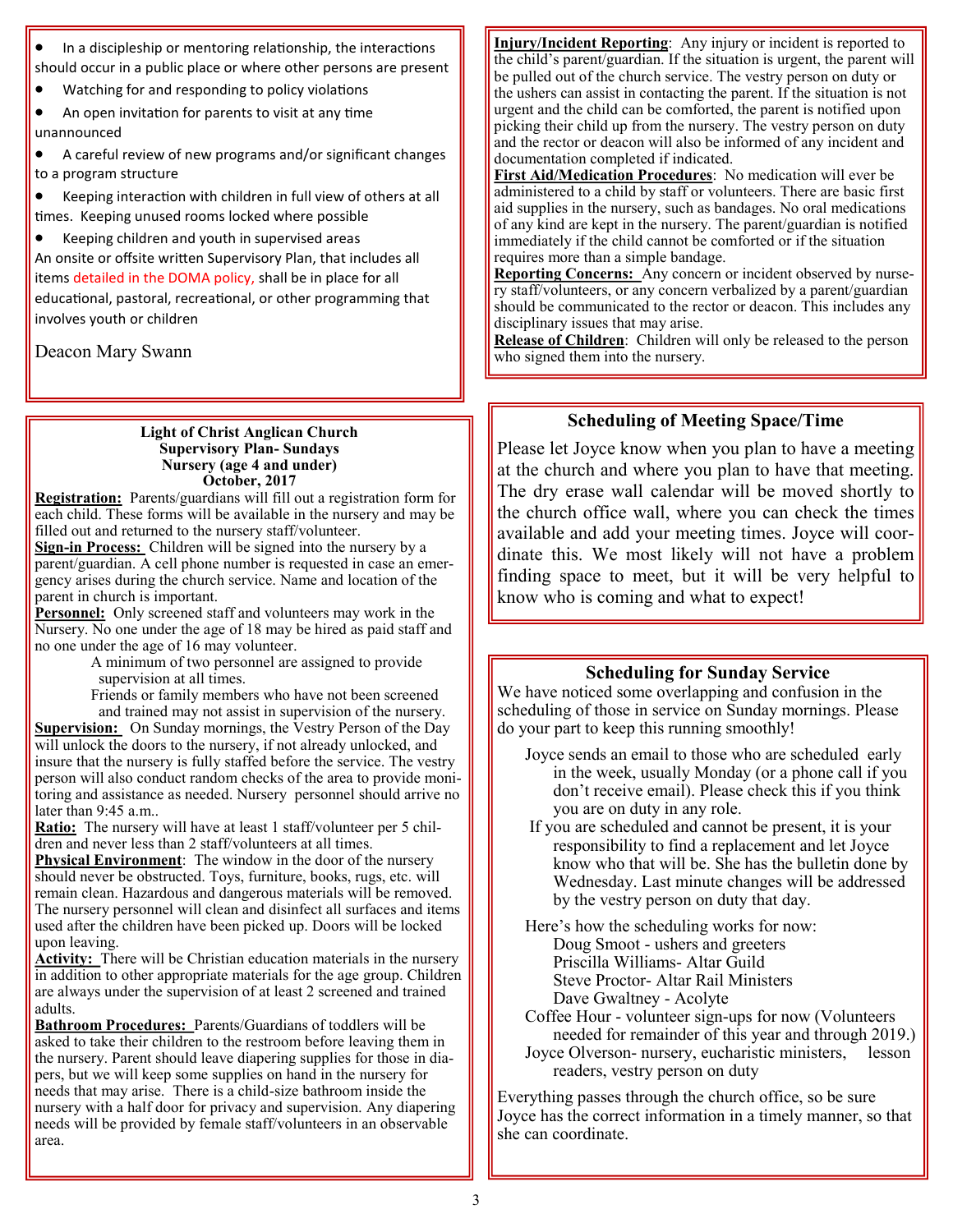#### **WYLDLIFE NEWS!**



The Lord is on the move in Northumberland WyldLife!! We brought 18 middle school students on our WyldLife Weekend trip to Great Wolf Lodge this past month. Kids got to have adventures (without their phones!), build relationships with new friends, and hear about why Jesus died on the cross for them. This weekend was a great launching point into growing our Campaigners group, which is the WyldLife term for small group bible study. We currently have about 10 students participating in Campaigners who are excited to learn about Jesus and read and digest scripture! It is amazing to watch them dive into the word and hear what God is saying to them through it. I feel so blessed to be able to witness to these awesome kids!!!

We currently have **sixteen students** signed up already for summer camp next July. This is *double* the amount of students we took last year and its only December! Praise God for all He is doing in this ministry to open doors to opportunities to spend time with kids, for parents who are excited about WyldLife, and for the supernatural energy He gives me to keep up with these kids!

If you are interested in supporting a student for WyldLife camp, please talk with me and I would love to share about some of my friends who can't afford to come to camp, but who the Lord loves and is pursuing! I would love to be able to say to 10 students this year that their camp trip is covered and that they can come to camp. Money is the number one reason why students from lower socioeconomic and diverse backgrounds don't come to camp, and I pray that you would consider helping us break down that barrier! Consider giving the gift of summer camp to one of our students for Christmas this year by giving to our camp scholarship fund.

Our students have been hard at work selling wreaths and other Christmas items to raise money for summer camp! We had to place our order in full case amounts so we have a lot of inventory left over. If you would like a beautiful wreath, garland, Christmas candle holders, or evergreen centerpiece, let me know as soon as possible and I can make sure that you will be able to purchase one! Prices range from \$15-32.

#### **THE WISH LIST**

*Item #1 -* Commercial Coffee maker. The ladies in the kitchen have a hard time lugging around the 2-gallon coffee pot and it has been suggested that the commercial coffee maker is the perfect solution. It would be installed in the kitchen near the water source that would feed it. Once the coffee is brewed, it would be transferred into the provided 1-gallon pump dispensers and placed on the counter. Meantime more coffee is made ready for transfer. You can see these types of commercial coffee makers at many convenience stores.

Price installed- Approx. \$2500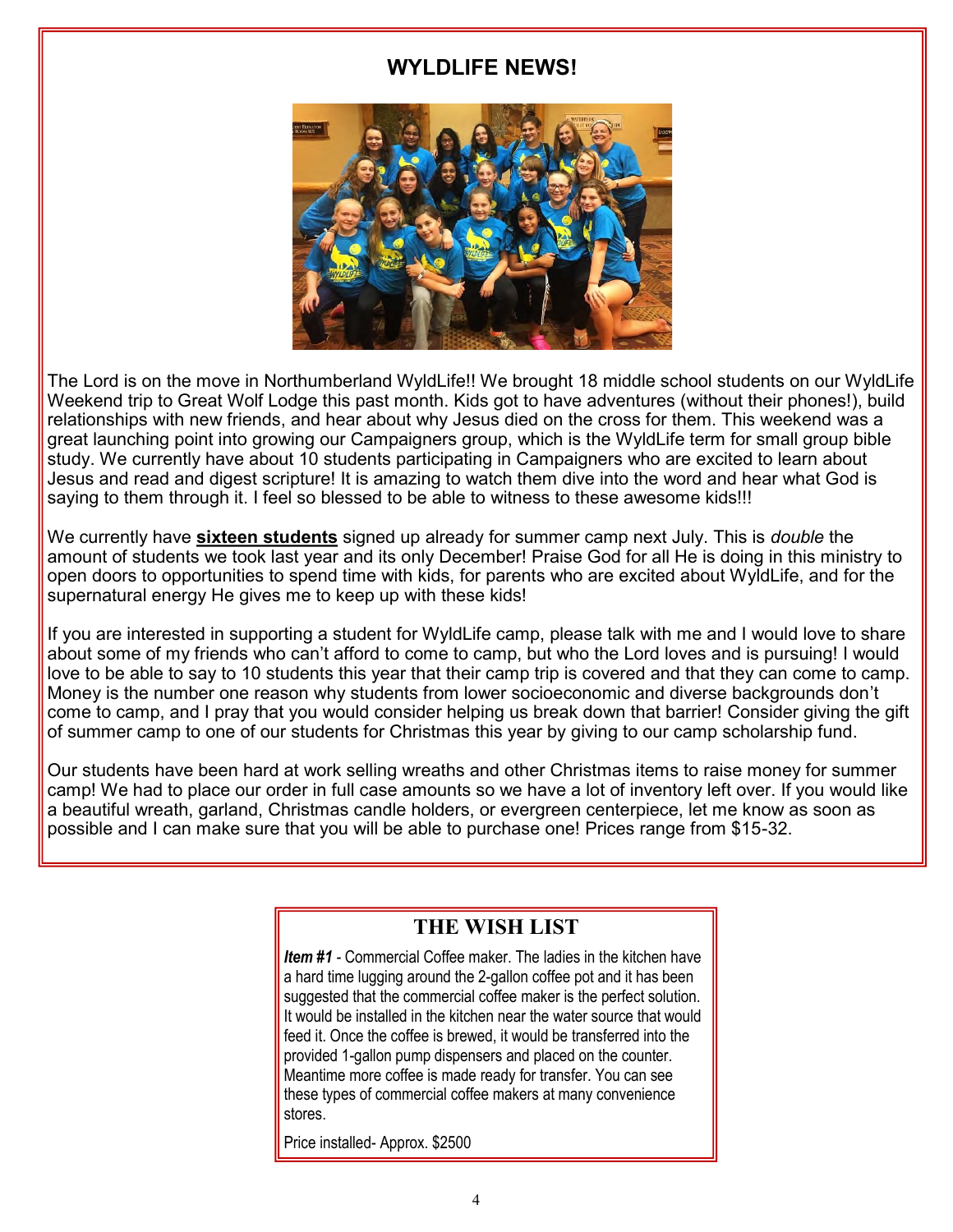### **IN THE LORD'S SERVICE**

#### **Acolytes**

| Dec 2  | Hannah Hamlett             |
|--------|----------------------------|
| Dec 9  | <b>Constance McDearmon</b> |
| Dec 16 | Dave Gwaltney              |
| Dec 23 | Jane Wrightson             |
| Dec 24 | Dave Gwaltney              |
| Dec 30 | Ed Feddeman                |
|        |                            |

#### **Lesson Readers**

| Dec    | - 2 | Jim Conley (L)         |
|--------|-----|------------------------|
|        |     | Lyn Conley (P)         |
| Dec    | g   | Charlaine Andrulot (L) |
|        |     | Marie Carstenen (P)    |
| Dec 16 |     | Tony Blackstone (L)    |
|        |     | Joan Blackstone (P)    |
| Dec 23 |     | Betty Dillingham (L)   |
|        |     | Ed Feddeman (P)        |
| Dec 24 |     | Phyllis TeStrake (L)   |
|        |     | Ernie Proctor (P)      |
| Dec 30 |     | Jeanne Hickey (L)      |
|        |     | Frank McCarthy (P)     |

#### **Eucharist Ministers**

| <b>Dec</b> | -2      | Tony Blackstone, Priscilla Williams |
|------------|---------|-------------------------------------|
| <b>Dec</b> | -9      | Harrison Williams, Lucy Logan       |
| Dec        | 16      | Lucy Logan, Suzy Norman             |
| Dec 23     |         | Bart Morrison, Constance McDearmon  |
| Dec 24     |         | Fred Woodard, Lucy Logan            |
| Dec 30     |         | Frank McCarthy, Phyllis TeStrake    |
|            | llehove |                                     |

#### **Ushers**

| Dec 2  | <b>Barbara and Dick Seed</b>       |
|--------|------------------------------------|
| Dec 9  | Stan Rasberry, Ed Feddeman         |
| Dec 16 | Doug and Courtney Ludeman          |
| Dec 23 | <b>Bill and Charlaine Andrulot</b> |
| Dec 24 | Chris Cralle, Stan Rasberry        |
| Dec 30 | Dave Gwaltney, Jim Logan           |
| Jan 6  | Pam and Herb Smith                 |
|        |                                    |

#### **Greeters**

| Dec 2  |   | Cindy and Dave Peresluha       |
|--------|---|--------------------------------|
| Dec 9  |   | Fred Wimberly, Peggy Lassanske |
| Dec 16 |   | Doris Myers, Phyllis TeStrake  |
| Dec 23 |   | Lynne and Howard York          |
| Dec 24 |   | Peggy Lassanske                |
| Dec 30 |   | Ernie Proctor, Julie Pritchard |
| Jan    | 6 | George Beckett, Alison Kimmitt |
|        |   |                                |

#### **Altar Guild**

| Dec 2  | <b>Bill and Charlaine Andrulot</b>   |
|--------|--------------------------------------|
| Dec 9  | Suzy Norman, Priscilla Williams      |
| Dec 16 | Barbara Seed, Anna Brennan           |
| Dec 23 | Marie Carstensen, Priscilla Williams |
| Dec 30 | <b>Julie Pritchard</b>               |

#### **Nursery**

| Dec .  | $\sim$ 2 | Doris Myers, Jeanette Cralle    |
|--------|----------|---------------------------------|
| Dec.   | -9       | Julie Pritchard, Alison Kimmitt |
| Dec 16 |          | Saunee Hamlett, Jeanette Cralle |
| Dec 23 |          | Doris Myers, Julie Pritchard    |
| Dec 30 |          | Saunee Hamlett, Alison Kimmitt  |

## **Coffee Hour**<br>Dec 2 Tashia

Tashia Elmore, Phyllis TeStrake

- Dec 9
- Dec 16
- Dec 23

Dec 30

**We need volunteers for Dec. 9 through 2019. Please sign up or call/email Joyce.**

## **Counters**<br>December

Betty Dillingham, Bob Norman

#### **Altar Rail Ministers**

- Dec 2 Ernie Proctor, Donna Soule<br>Dec 9 Sam and Gayle Marston
- Dec 9 Sam and Gayle Marston<br>Dec 16 Walt and Phyllis TeStrake
- Dec 16 Walt and Phyllis TeStrake<br>Dec 23 Jim and Lyn Conley
- Jim and Lyn Conley
- Dec 30 Stan Rasberry, Mary Swann

#### **Vestry Person on Duty**

| Dec 2  | Bart Morrison            |
|--------|--------------------------|
| Dec 9  | <b>Harrison Williams</b> |
| Dec 16 | Alison Kimmitt           |
| Dec 23 | Barbara Seed             |
| Dec 24 | David Peresluha          |
| Dec 30 | Alison Kimmitt           |
|        |                          |

#### Happy December Birthdays!

| Dec 2   | Bob Norman, Fred Woodard   |
|---------|----------------------------|
| Dec 5   | <b>Bonnie Odend'hal</b>    |
| Dec 10  | Jim Logan                  |
| Dec 17  | Daniel Mochamps            |
| Dec 18  | <b>Carl Smith</b>          |
| Dec 23  | Veronica Brennan Walsh     |
| Dec 26  | Ernie Proctor              |
| Dec 27  | Jan Beckett, Ward LeHardy, |
|         | <b>Hannah Hamlett</b>      |
| Dec. 28 | <b>Marion Mitchell</b>     |

#### Happy December Anniversaries!

- Dec 13 Constance McDearmon and Doug Smoot
- Dec 19 Veronica and James Walsh<br>Dec 22 Herb and Pam Smith
- Dec 22 Herb and Pam Smith<br>Dec 28 Joan and Tony Black
- Joan and Tony Blackstone, Linda and Rich Riddell

*O God, our times are in your hand: Look with favor, we pray, on your servants named above, as they begin another year. Grant that they may grow in wisdom and grace, and strengthen their trust in your goodness all the days of their lives; through Jesus Christ our Lord. Amen.*